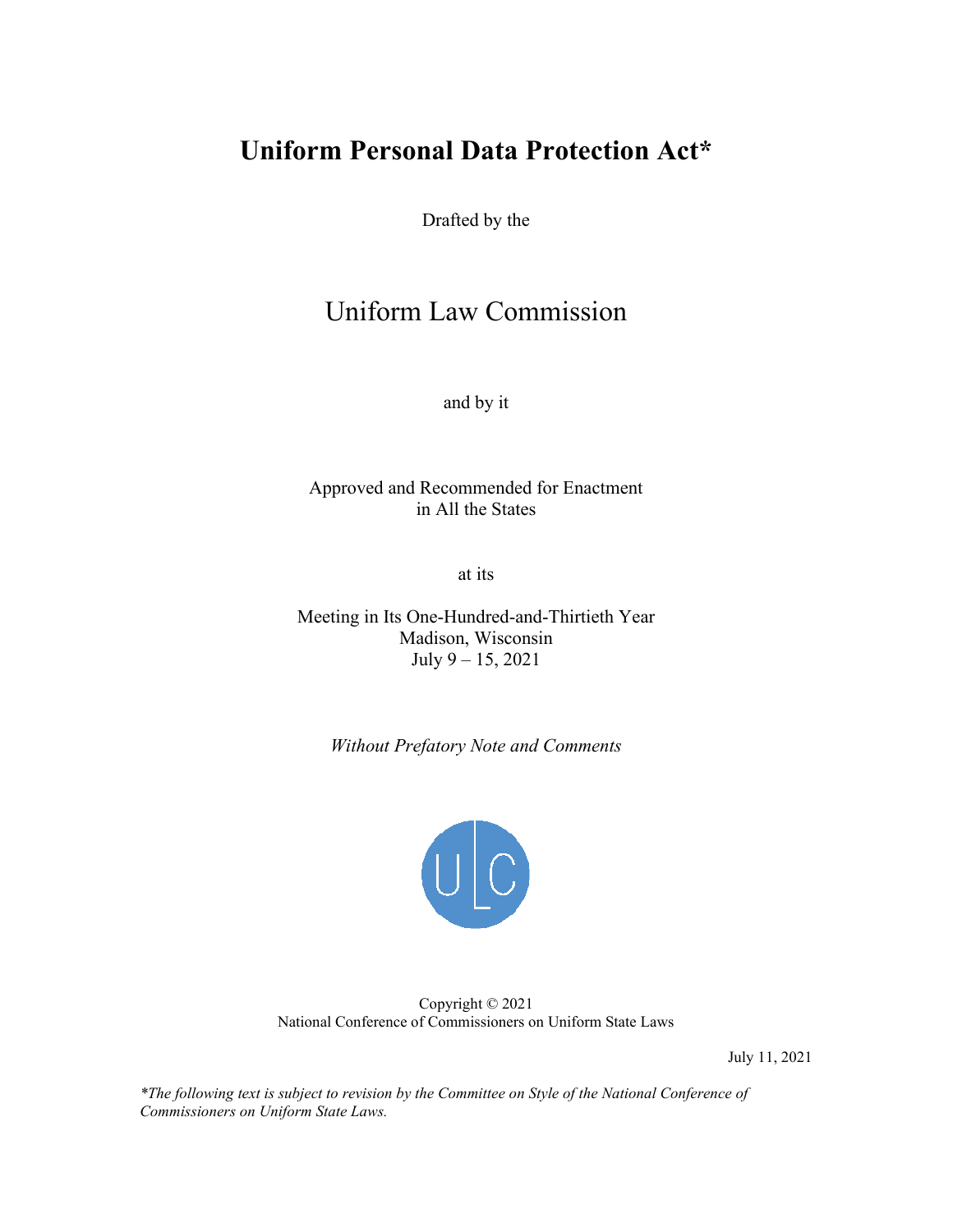#### **Uniform Personal Data Protection Act**

#### **Section 1. Title**

This [act] may be cited as the Uniform Personal Data Protection Act.

#### **Section 2. Definitions**

In this [act]:

(1) "Collecting controller" means a controller that collects personal data directly from a data subject.

(2) "Compatible data practice" means processing consistent with Section 7.

 and means of processing. (3) "Controller" means a person that, alone or with others, determines the purpose

(4) "Data subject" means an individual who is identified or described by personal data.

 identifiers and to reasonably ensure that the record cannot be linked to an identified data subject (5) "Deidentified data" means personal data that is modified to remove all direct by a person that does not have personal knowledge or special access to the data subject's information.

 subject, including name, physical address, email address, recognizable photograph, telephone (6) "Direct identifier" means information that is commonly used to identify a data number, and Social Security number.

(7) "Incompatible data practice" means processing that may be performed lawfully under Section 8.

(8) "Maintains", with respect to personal data, means to retain, hold, store, or preserve personal data as a system of records used to retrieve records about individual data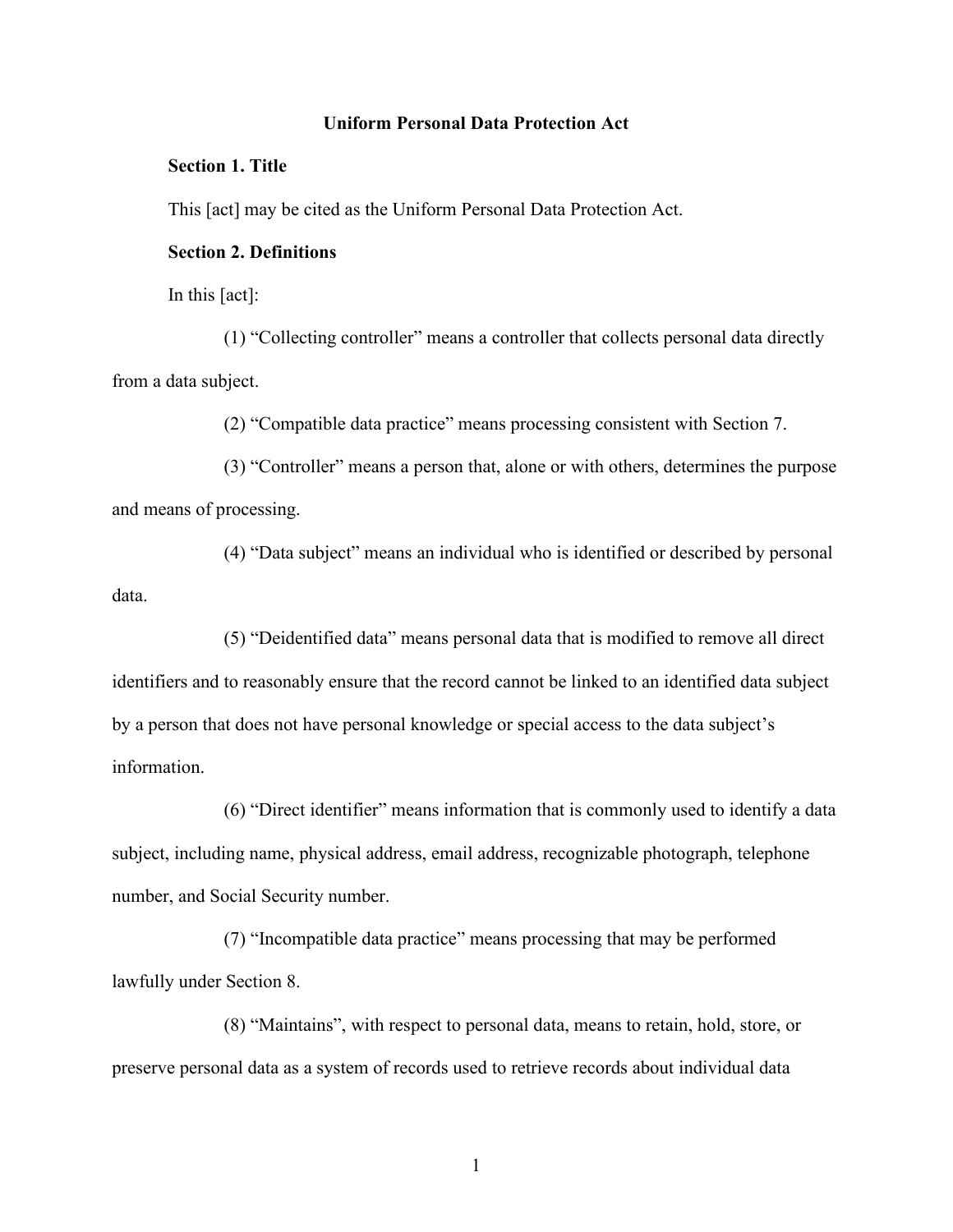subjects for the purpose of individualized communication or decisional treatment.

(9) "Person" means an individual, estate, business or nonprofit entity, or other legal entity. The term does not include a public corporation or government or governmental subdivision, agency, or instrumentality.

(10) "Personal data" means a record that identifies or describes a data subject by a direct identifier or is pseudonymized data. The term does not include deidentified data.

(11) "Processing" means performing or directing performance of an operation on personal data, including collection, transmission, use, disclosure, analysis, prediction, and modification of the personal data, whether or not by automated means. "Process" has a corresponding meaning.

(12) "Processor" means a person that processes personal data on behalf of a controller.

(13) "Prohibited data practice" means processing prohibited by Section 9.

 communication with, or treatment of, the data subject. The term includes a record without a (14) "Pseudonymized data" means personal data without a direct identifier that can be reasonably linked to a data subject's identity or is maintained to allow individualized direct identifier if the record contains an internet protocol address, a browser, software, or hardware identification code, a persistent unique code, or other data related to a particular device. The term does not include deidentified data.

(15) "Publicly available information" means information:

(A) lawfully made available from a federal, state, or local government record;

(B) available to the general public in widely distributed media, including: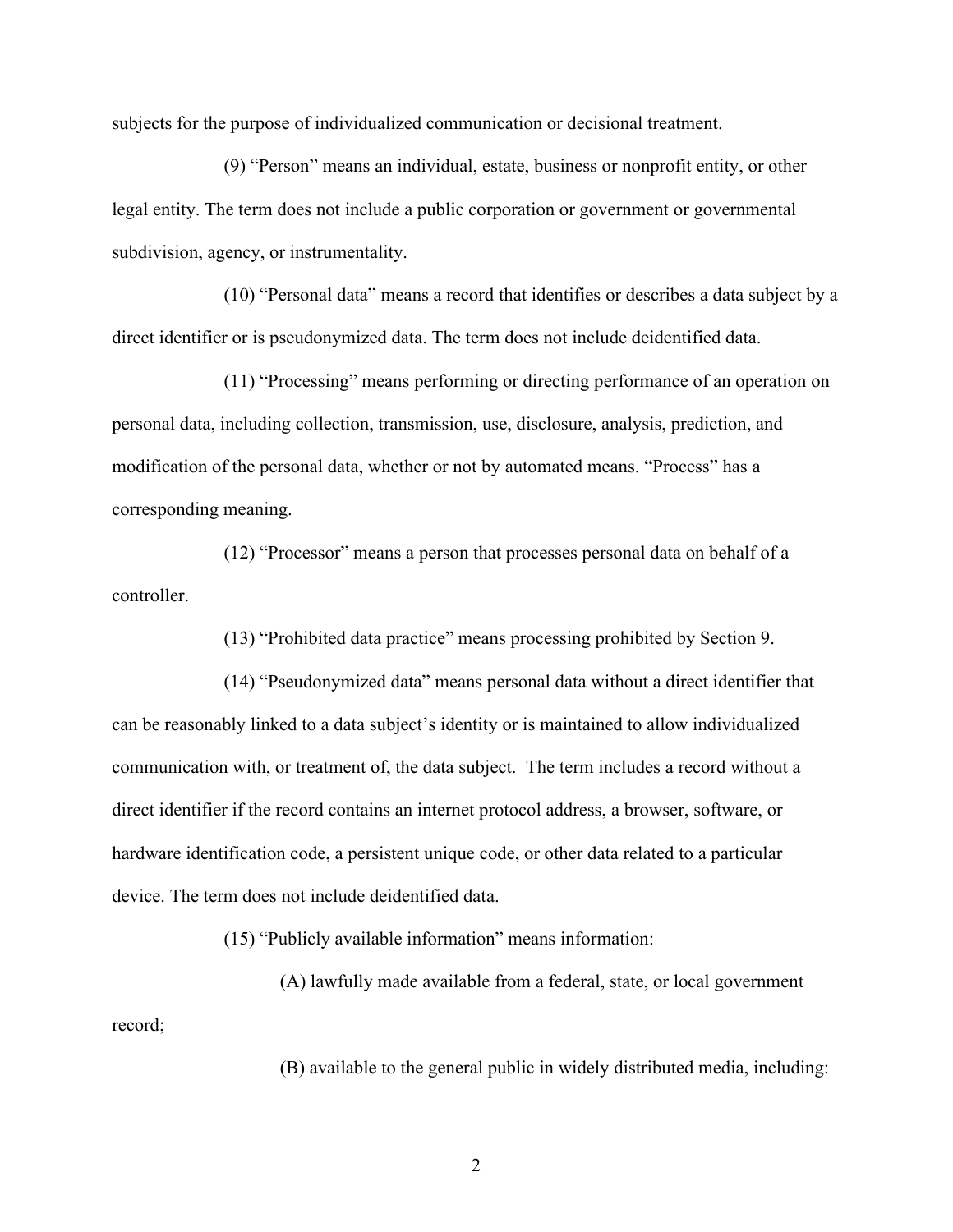(i) a publicly accessible website;

(ii) a website or other forum with restricted access if the

information is available to a broad audience;

(iii) a telephone book or online directory;

(iv) a television, Internet, or radio program; and

(v) news media;

(C) observable from a publicly accessible location; or

(D) that a person reasonably believes is lawfully made available to the

general public if:

(i) the information is of a type generally available to the public;

and

(ii) the person has no reason to believe that a data subject with

authority to remove the information from public availability has directed the information to be removed.

(16) "Record" means information:

(A) inscribed on a tangible medium; or

(B) stored in an electronic or other medium and retrievable in perceivable

form.

(17) "Sensitive data" means personal data that reveals:

(A) racial or ethnic origin, religious belief, gender, sexual orientation,

citizenship, or immigration status;

(B) credentials sufficient to access an account remotely;

(C) a credit or debit card number or financial account number;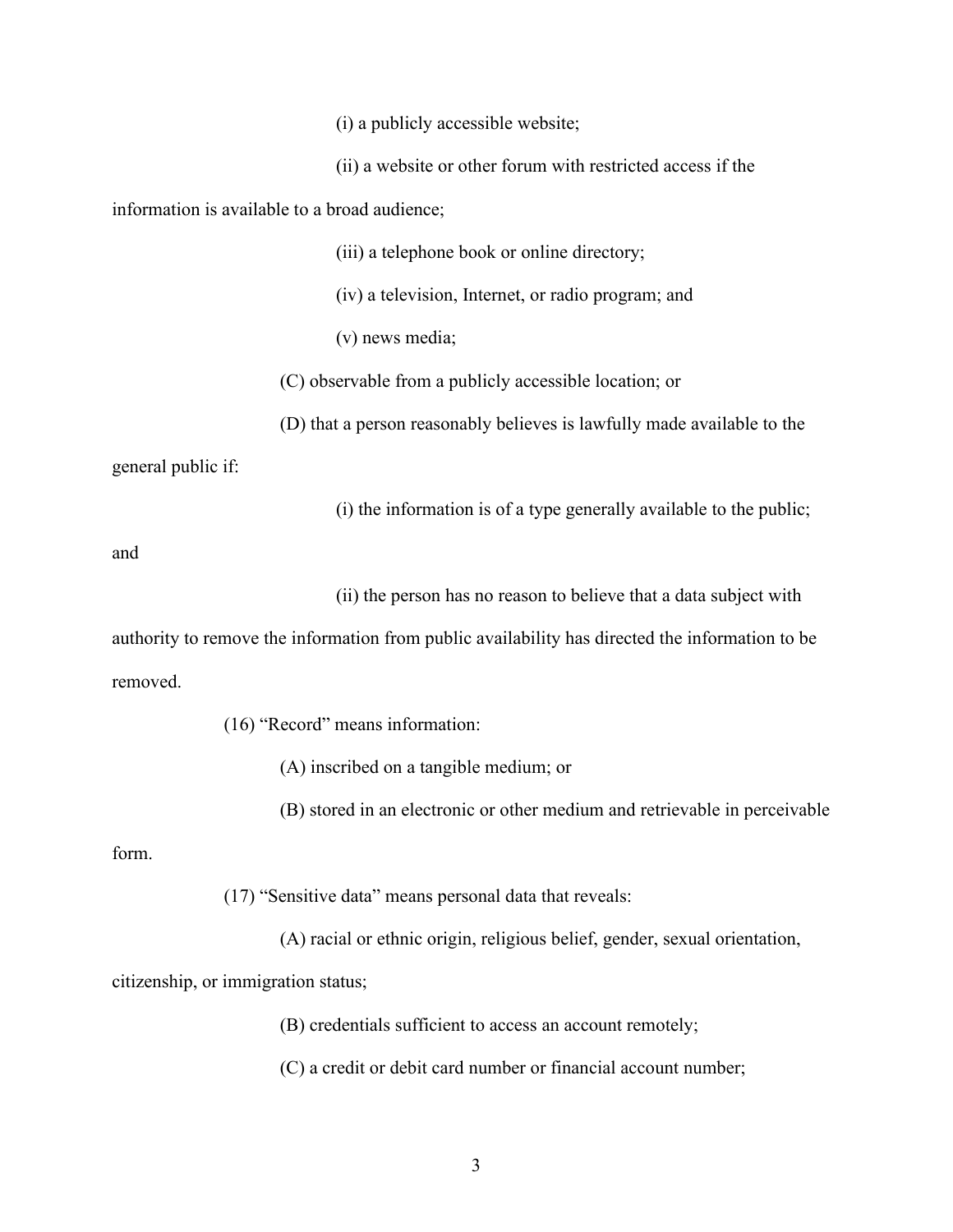(D) a Social Security number, tax-identification number, driver's license

number, military identification number, or an identifying number on a government-issued identification;

(E) geolocation in real time;

(F) a criminal record;

(G) income;

(H) diagnosis or treatment for a disease or health condition;

(I) genetic sequencing information; or

(J) information about a data subject the controller knows or has reason to know is under 13 years of age.

(18) "Sign" means, with present intent to authenticate or adopt a record:

(A) execute or adopt a tangible symbol; or

(B) attach to or logically associate with the record an electronic symbol,

sound, or procedure.

(19) "Stakeholder" means a person that has, or represents a person that has, a direct interest in the development of a voluntary consensus standard.

(20) "State" means a state of the United States, the District of Columbia, Puerto Rico, the United States Virgin Islands, or any other territory or possession subject to the jurisdiction of the United States. The term includes a federally recognized Indian tribe.

(21) "Third-party controller" means a controller that receives from another controller authorized access to personal data or pseudonymized data and determines the purpose and means of additional processing.

#### **Section 3. Scope**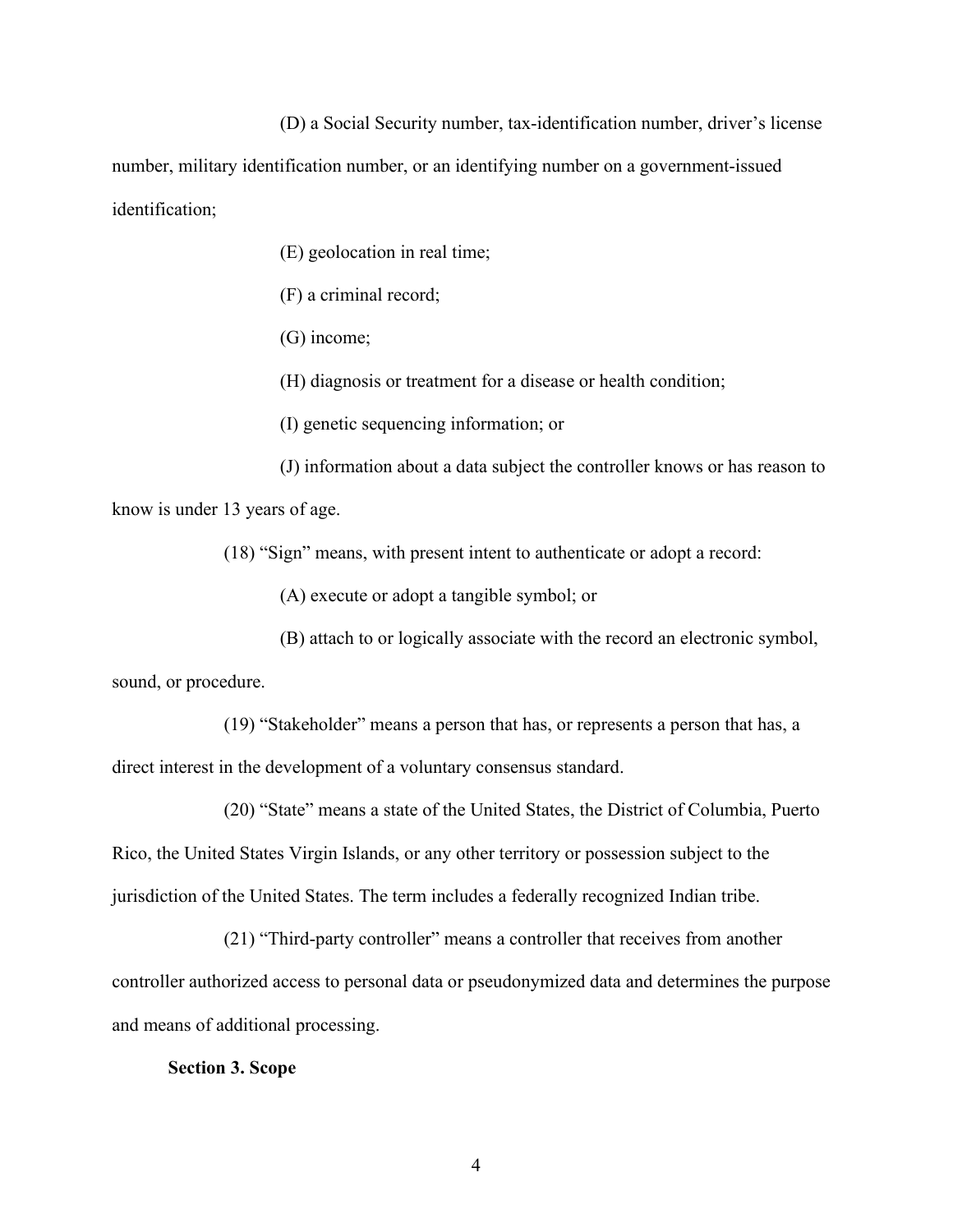(a) This [act] applies to the activities of a controller or processor that conducts business in this state or produces products or provides services purposefully directed to residents of this state and:

 subjects who are residents of this state, excluding data subjects whose data is collected or (1) during a calendar year maintains personal data about more than [50,000] data maintained solely to complete a payment transaction;

(2) earns more than [50] percent of its gross annual revenue during a calendar

year from maintaining personal data from data subjects as a controller or processor;<br>(3) is a processor acting on behalf of a controller the processor knows or has reason to know satisfies paragraph (1) or (2); or

(4) maintains personal data, unless it processes the personal data solely using compatible data practices.

 subdivision of this state. (b) This [act] does not apply to an agency or instrumentality of this state or a political

(c) This [act] does not apply to personal data that is:

(1) publicly available information;

(2) processed or maintained solely as part of human-subjects research conducted in compliance with legal requirements for the protection of human subjects;

order or rule, or otherwise as specifically required by law; (3) processed or disclosed as required or permitted by a warrant, subpoena, or court

 $(4)$  subject to a public-disclosure requirement under [cite to state public records act]; or

(5) processed or maintained in the course of a data subject's employment or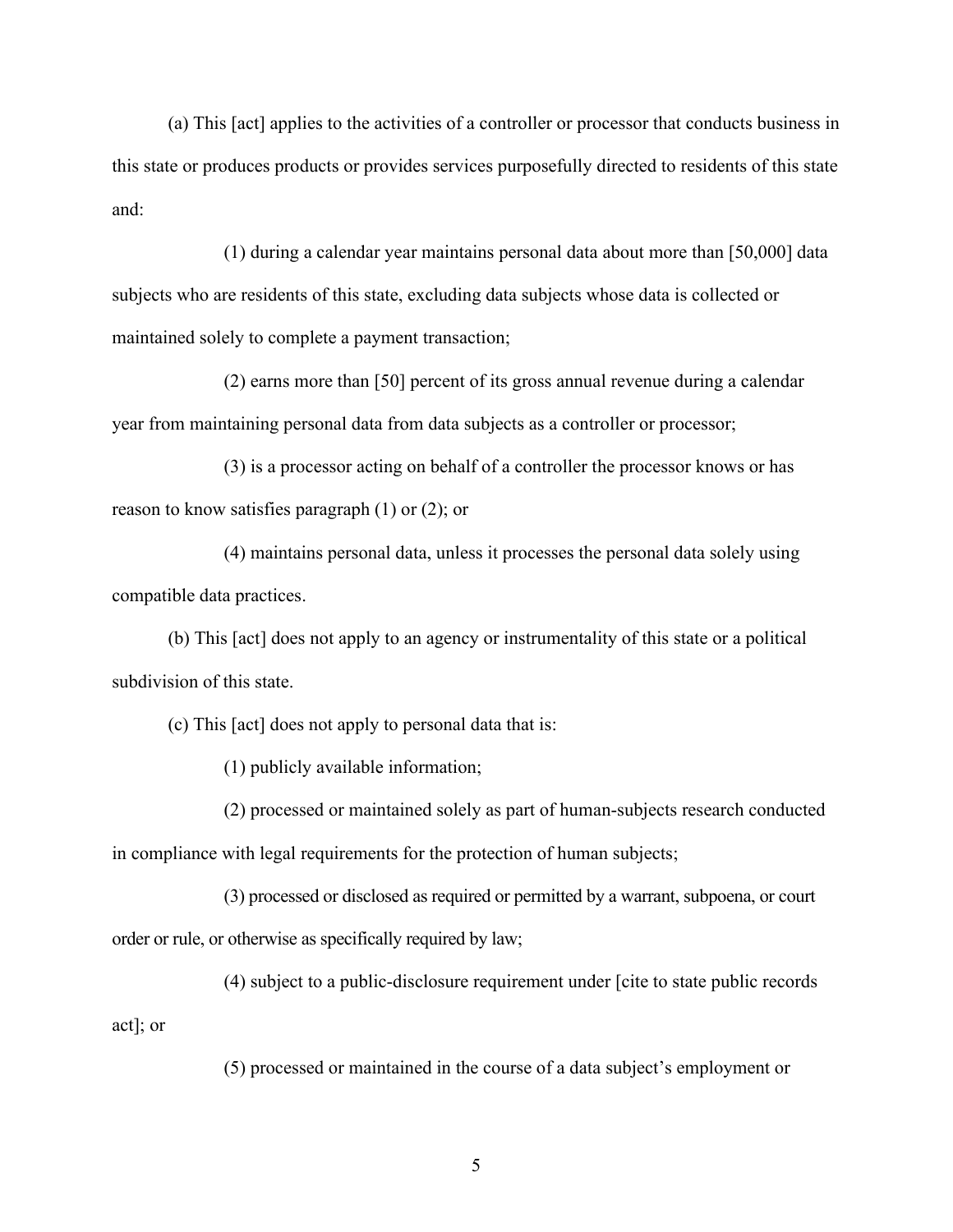application for employment.

# **Section 4. Controller and Processor Responsibilities; General Provisions**

(a) A controller shall:

(1) if a collecting controller, provide under Section 5 a copy of a data subject's personal data to the data subject on request;

under Section 5; (2) correct or amend a data subject's personal data on the data subject's request

 $(3)$  provide notice and transparency under Section 6 about the personal data it maintains and its processing practices;

(4) obtain consent for processing that is an incompatible data practice under

Section 8;

(5) abstain from using a prohibited data practice;

(6) conduct and maintain data privacy and security risk assessments under Section

10; and

(7) provide redress for an incompatible data practice or prohibited data practice the controller performs or is responsible for performing while processing a data subject's personal data.

(b) A processor shall:

(1) on request of the controller, provide the controller with a data subject's

personal data or enable the controller to access the personal data at no cost to the controller;

(2) correct an inaccuracy in a data subject's personal data on request of the controller;

(3) abstain from processing personal data for a purpose other than one requested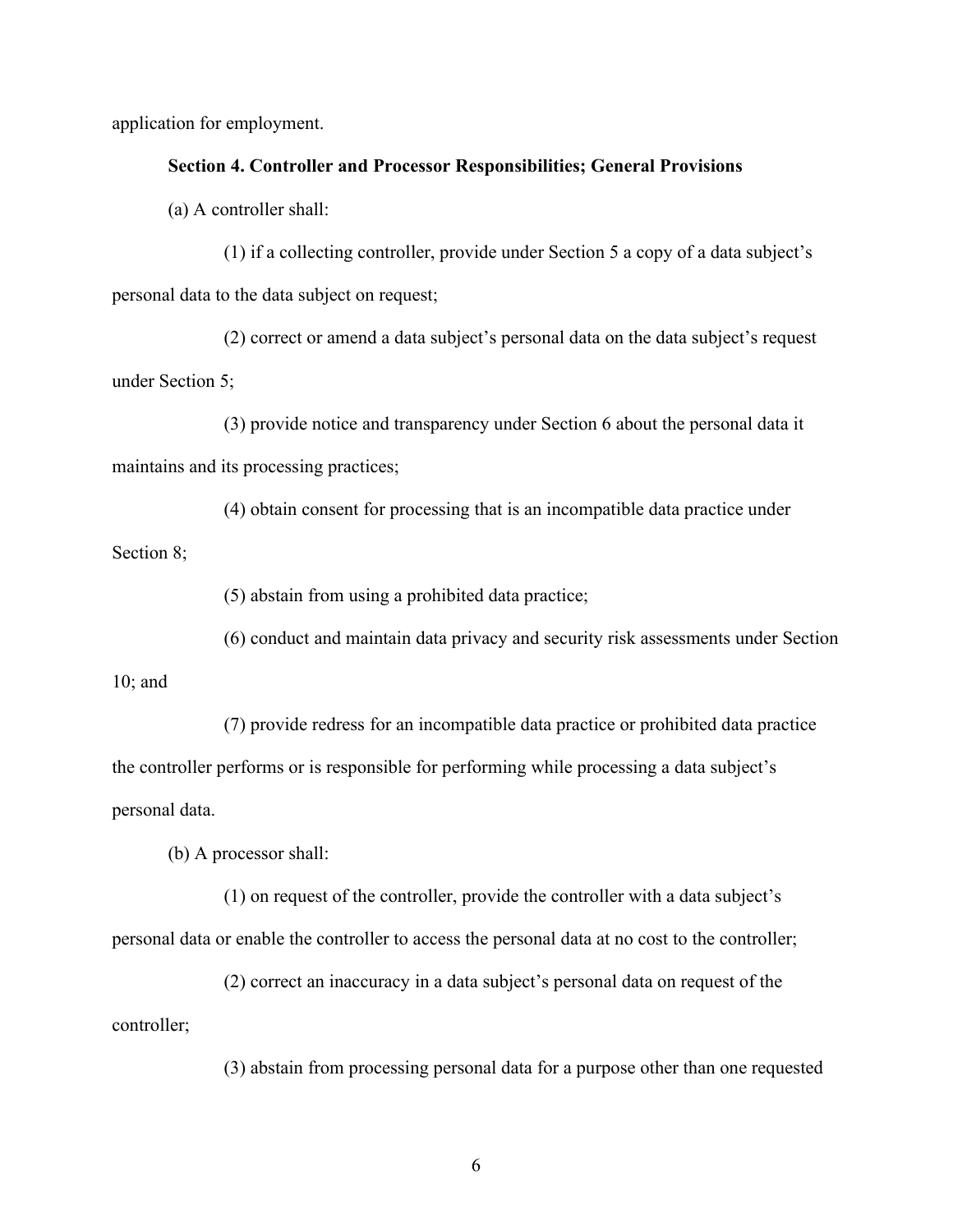by the controller;

(4) conduct and maintain data privacy and security risk assessments in accordance with Section 10; and

(5) provide redress for an incompatible or prohibited data practice the processor knowingly performs in the course of processing a data subject's personal data at the direction of the controller.

 (c) A controller or processor is responsible under this [act] for an incompatible data practice or prohibited data practice committed by another if:

 or processed by the processor; and (1) the practice is committed with respect to personal data collected by the controller

(2) the controller or processor knew the personal data would be used for the practice and was in a position to prevent it.

#### **Section 5. Right to Copy and Correct Personal Data**

(a) Unless personal data is pseudonymized and not maintained with sensitive data, the collecting controller, with respect to personal data initially collected by the controller and maintained by the controller or a third-party controller or processor, shall:

(1) establish a reasonable procedure for a data subject to request, receive a copy of, and propose an amendment or correction to personal data about the data subject;

(2) establish a procedure to authenticate the identity of a data subject who requests a copy of the data subject's personal data;

receiving it or provide an explanation of action being taken to comply with the request;<br> $\frac{7}{1}$ (3) comply with a request from an authenticated data subject for a copy of personal data about the data subject [not later than 45 days] [within a reasonable time] after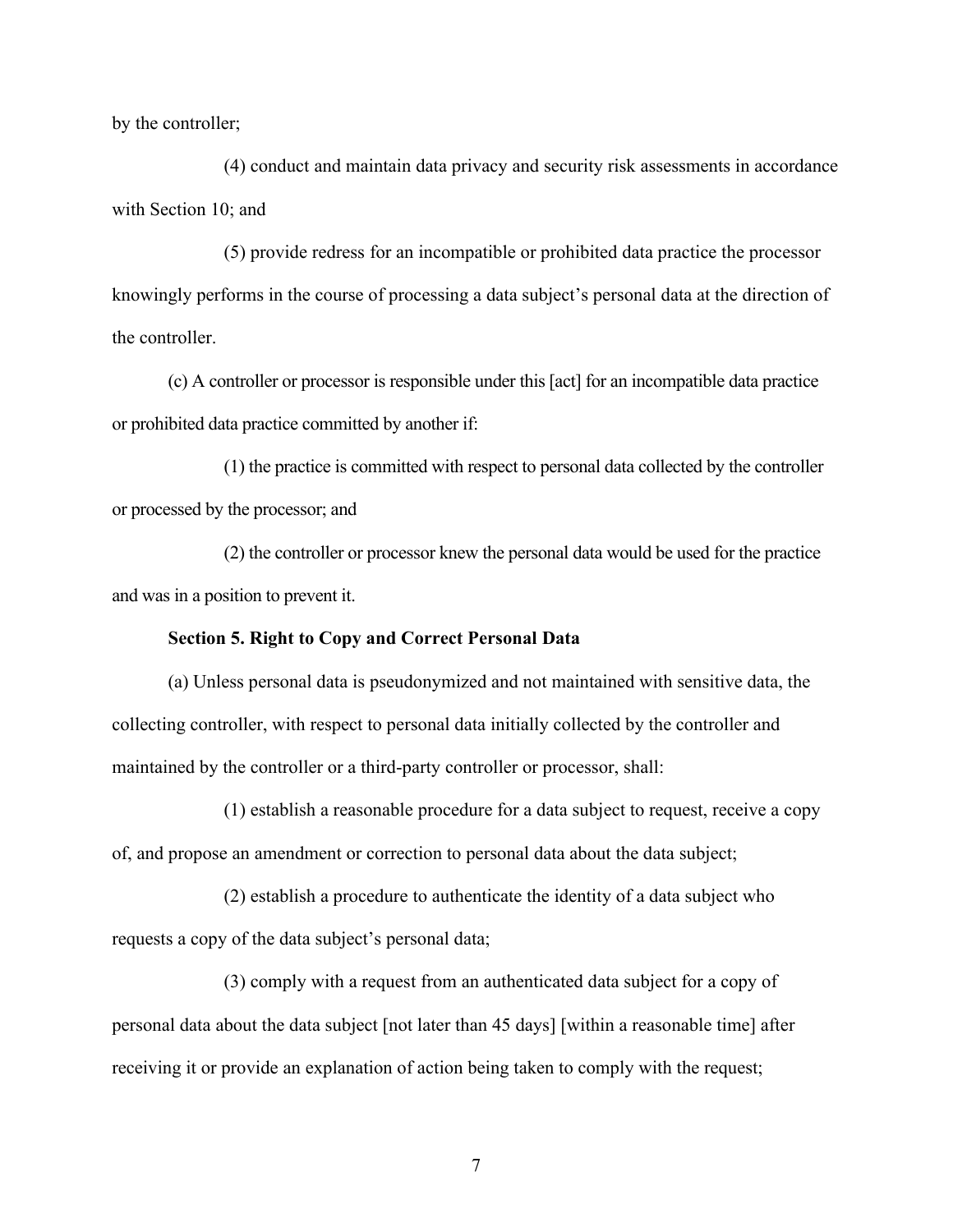data free of charge once every 12 months and additional copies on payment of a fee reasonably (4) on request, provide the data subject one copy of the data subject's personal based on administrative costs;

(5) make an amendment or correction requested by a data subject if the controller has no reason to believe the request is inaccurate, unreasonable, or excessive; and

 explain why the amendment or correction has not been made. (6) confirm to the data subject that an amendment or correction has been made or

(b) A collecting controller shall make a reasonable effort to ensure that a correction of personal data performed by the controller also is performed on personal data maintained by a third-party controller or processor that directly or indirectly received personal data from the collecting controller. A third-party controller or processor shall make a reasonable effort to assist the collecting controller, if necessary to satisfy a request of a data subject under this section.

 (c) A controller may not deny a good or service, charge a different rate, or provide a different level of quality to a data subject in retaliation for exercising a right under this section. It is not retaliation under this subsection for a controller to make a data subject ineligible to participate in a program if:

 (1) the corrected information requested by the data subject makes the data subject ineligible for the program; and

(2) the program's terms of service specify the eligibility requirements for all participants.

(d) An agreement that waives or limits a right or duty under this section is unenforceable. **Section 6. Privacy Policy** 

(a) A controller shall adopt and comply with a reasonably clear and accessible privacy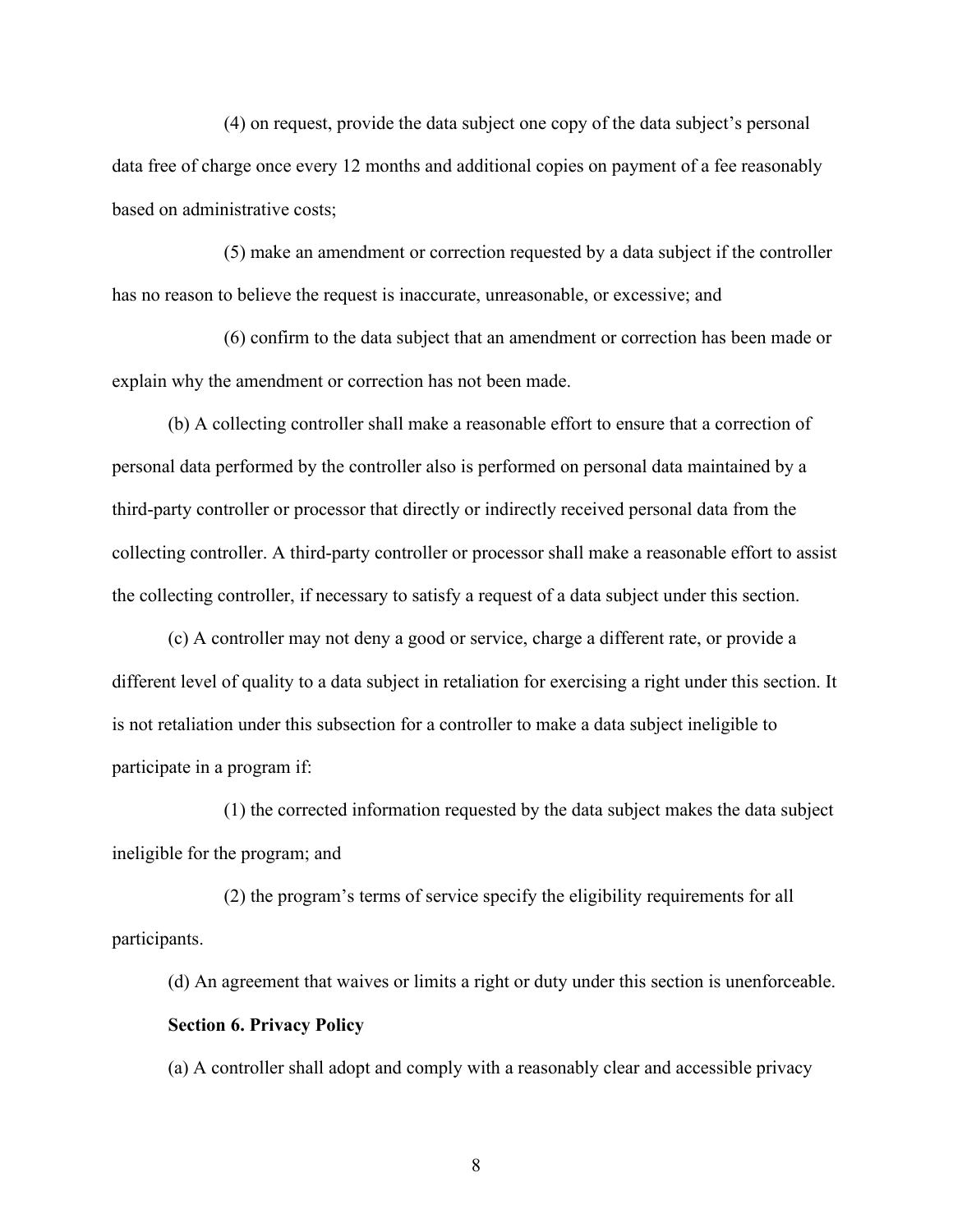policy that discloses:

(1) categories of personal data maintained by or on behalf of the controller;

(2) categories of personal data the controller provides to a processor or another controller and the purpose of providing the personal data;

(3) compatible data practices applied routinely to personal data by the controller or by an authorized processor;

(4) incompatible data practices that, unless the data subject withholds consent, will be applied by the controller or an authorized processor to personal data;

(5) the procedure for a data subject to exercise a right under Section 5;

(6) federal, state, or international privacy laws or frameworks with which the controller complies; and

(7) any voluntary consensus standard adopted by the controller.

(b) The privacy policy under subsection (a) must be reasonably available to a data subject at the time personal data is collected about the subject.

(c) If a controller maintains a public website, the controller shall publish the privacy policy on the website.

#### **Section 7. Compatible Data Practice**

 (a) A controller or processor may engage in a compatible data practice without the data consistent with the ordinary expectations of data subjects or is likely to benefit data subjects substantially. The following factors apply to determine whether processing is a compatible data subject's consent. A controller or processor engages in a compatible data practice if the processing is practice:

(1) the data subject's relationship with the controller;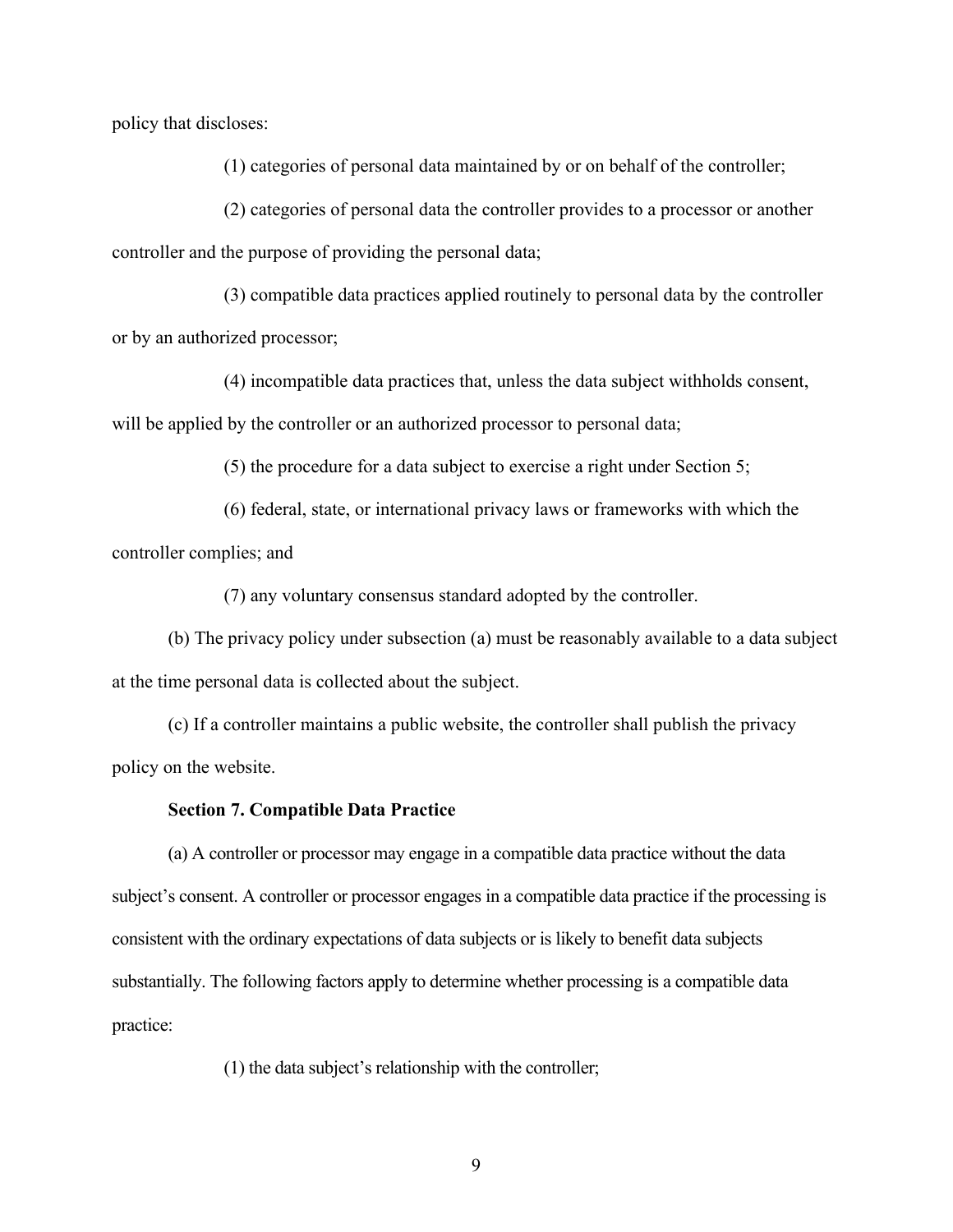(2) the type of transaction in which the personal data was collected;

(3) the type and nature of the personal data that would be processed;

(4) the risk of a negative consequence on the data subject by the use or disclosure of the personal data;

 personal data; and (5) the effectiveness of a safeguard against unauthorized use or disclosure of the

(6) the extent to which the practice advances the economic, health, or other interests of the data subject.

(b) A compatible data practice includes processing that:

(1) initiates or effectuates a transaction with a data subject with the subject's knowledge or participation;

(2) is reasonably necessary to comply with a legal obligation or regulatory oversight of the controller;

(3) meets a particular and explainable managerial, personnel, administrative, or operational need of the controller or processor;

(4) permits appropriate internal oversight of the controller or external oversight by a government unit or the controller's or processor's agent;

(5) is reasonably necessary to create pseudonymized or deidentified data;

(6) permits analysis for generalized research or for the research and development of a product or service. For purposes of this subsection, "generalized research" means the use of personal data to discover insights related to public health, public policy, or other matters of general public interest and does not include use of personal data to make a prediction or determination about a particular data subject.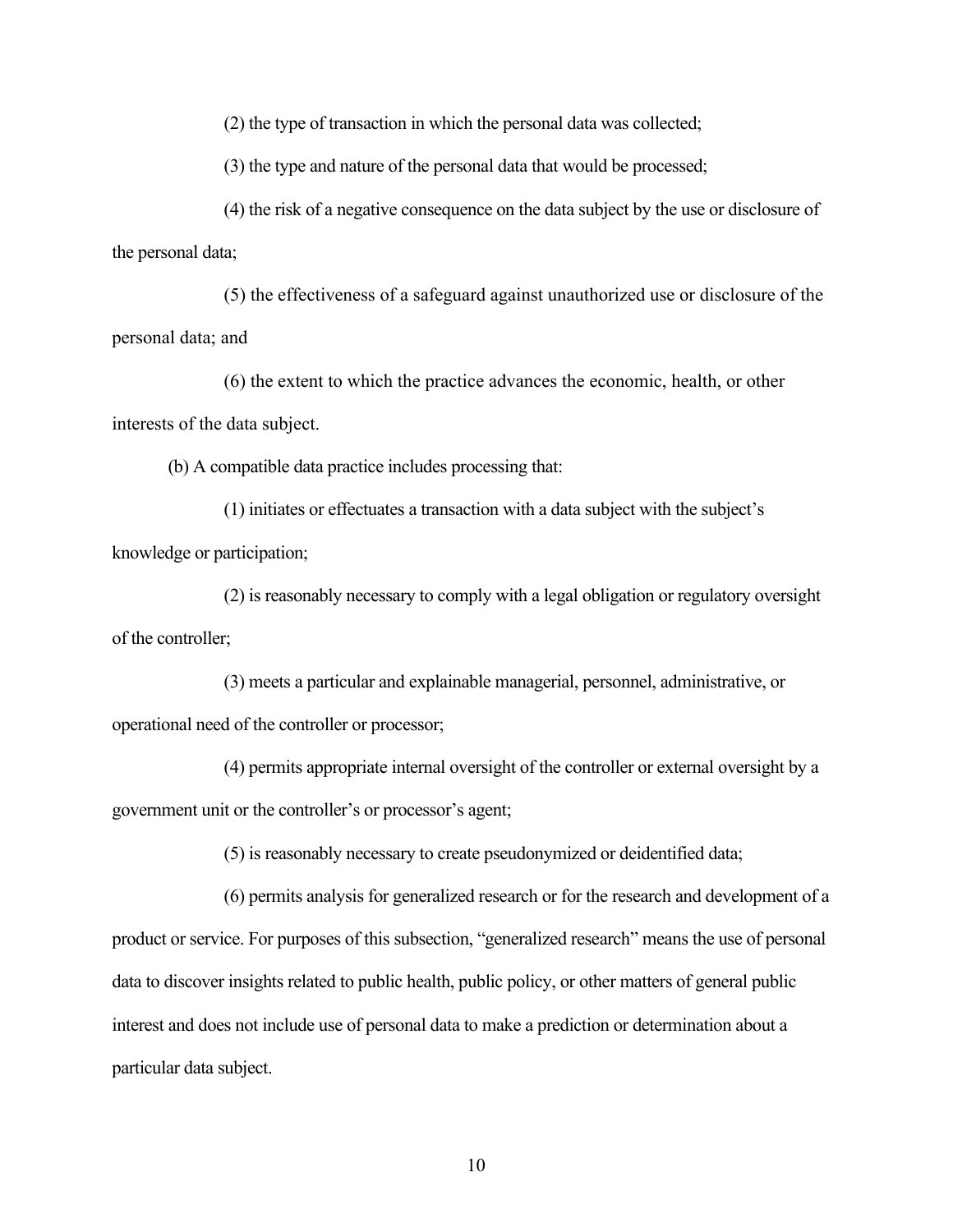(7) is reasonably necessary to prevent, detect, investigate, report on, prosecute, or remediate an actual or potential:

(A) fraud;

(B) unauthorized transaction or claim;

(C) security incident;

(D) malicious, deceptive, or illegal activity;

(E) legal liability of the controller; or

(F) threat to national security;

(8) assists a person or government entity acting under paragraph (7);

(9) is reasonably necessary to comply with or defend a legal claim; or

(10) any other purpose determined to be a compatible data practice under subsection (a).

 pseudonymized data for differential treatment is an incompatible data practice unless the (c) A controller may use personal data, or disclose pseudonymized data to a third-party controller, to deliver targeted advertising and other purely expressive content to a data subject. Under this subsection a controller may not use personal data or disclose pseudonymized data to be used to offer terms, including terms relating to price or quality, to a data subject that are different from terms offered to data subjects generally. Processing personal data or processing is otherwise compatible under this section. This subsection does not prevent providing special considerations to members of a program if the program's terms of service specify the eligibility requirements for all participants.

(d) A controller or processor may process personal data in accordance with the rules of a voluntary consensus standard under Sections 12 through 14 unless a court has prohibited the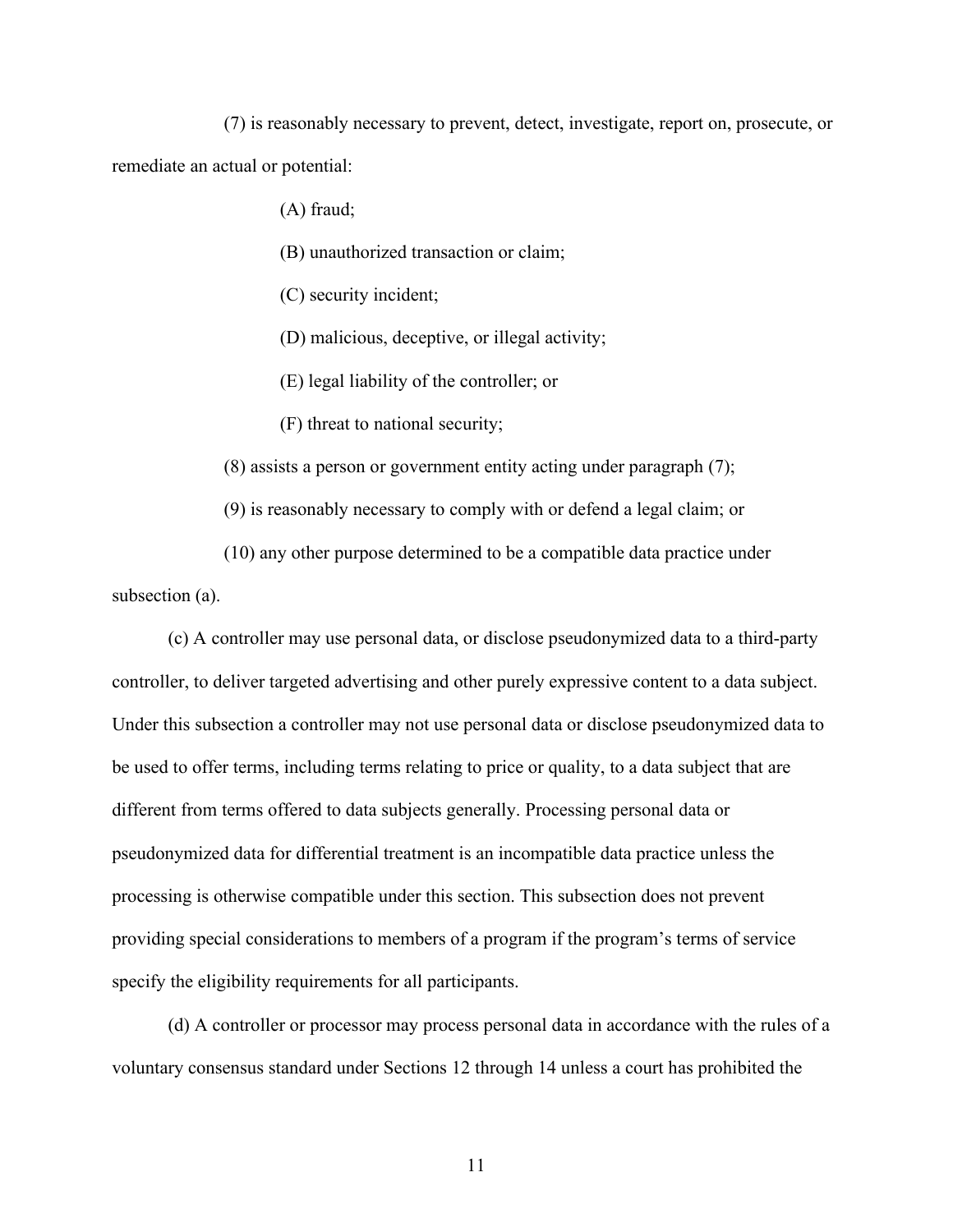processing or found it to be an incompatible data practice. To permit processing under a voluntary consensus standard, a controller must commit to the standard in its privacy policy.

#### **Section 8. Incompatible Data Practice**

(a) A controller or processor engages in an incompatible data practice if the processing:

 (a) A controller or processor engages in an incompatible data practice if the processing: (1) is not a compatible data practice under Section 7 and is not a prohibited data practice under Section 9; or

(2) is otherwise a compatible data practice but is inconsistent with a privacy policy adopted under Section 6.

 (b) A controller may process personal data that does not include sensitive data using an incompatible data practice if at the time personal data is collected about a data subject, the controller provides the data subject with notice and information sufficient to allow the data subject to understand the nature of the incompatible data processing and a reasonable opportunity to withhold consent to the practice.

 (c) A controller may not process a data subject's sensitive data for an incompatible data practice without the data subject's express consent in a signed record for each practice.

 services. The controller may offer a reward or discount in exchange for the data subject's consent (d) Unless processing is a prohibited data practice, a controller may require a data subject to consent to an incompatible data practice as a condition for access to the controller's goods or to process the subject's personal data.

#### **Section 9. Prohibited Data Practice**

 is a prohibited data practice if the processing is likely to: (a) A controller may not engage in a prohibited data practice. Processing personal data

(1) subject a data subject to specific and significant: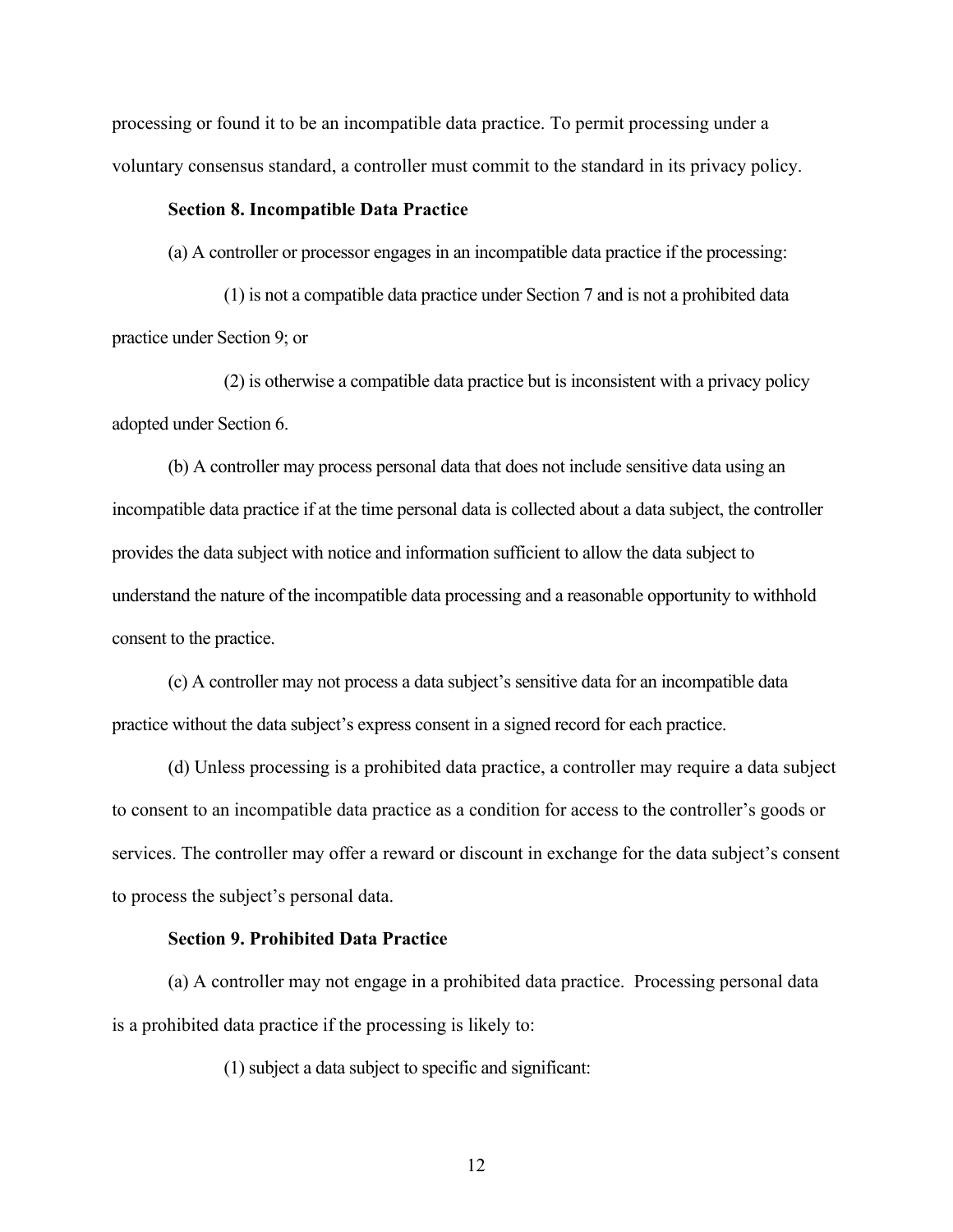(A) financial, physical, or reputational harm;

(B) embarrassment, ridicule, intimidation, or harassment; or

(C) physical or other intrusion on solitude or seclusion if the intrusion would be highly offensive to a reasonable person;

(2) result in misappropriation of personal data to assume another's identity;

(3) constitute a violation of other law, including federal or state law against

discrimination;

 administrative, technical, and physical safeguards to prevent unauthorized access; or (4) fail to provide reasonable data-security measures, including appropriate

(5) process without consent under Section 8 personal data in a manner that is an incompatible data practice.

 (b) It is a prohibited data practice to collect or create personal data by reidentifying or causing the reidentification of pseudonymized or deidentified data unless:

(1) the reidentification is performed by a controller or processor that previously had pseudonymized or deidentified the personal data;

(2) the data subject expects the personal data to be maintained in identified form by the controller performing the reidentification; or

(3) the purpose of the reidentification is to assess the privacy risk of deidentified data and the person performing the reidentification does not use or disclose reidentified personal data except to demonstrate a privacy vulnerability to the controller or processor that created the deidentified data.

#### **Section 10. Data Privacy and Security Risk Assessment**

(a) A controller or processor shall conduct and maintain in a record a data privacy and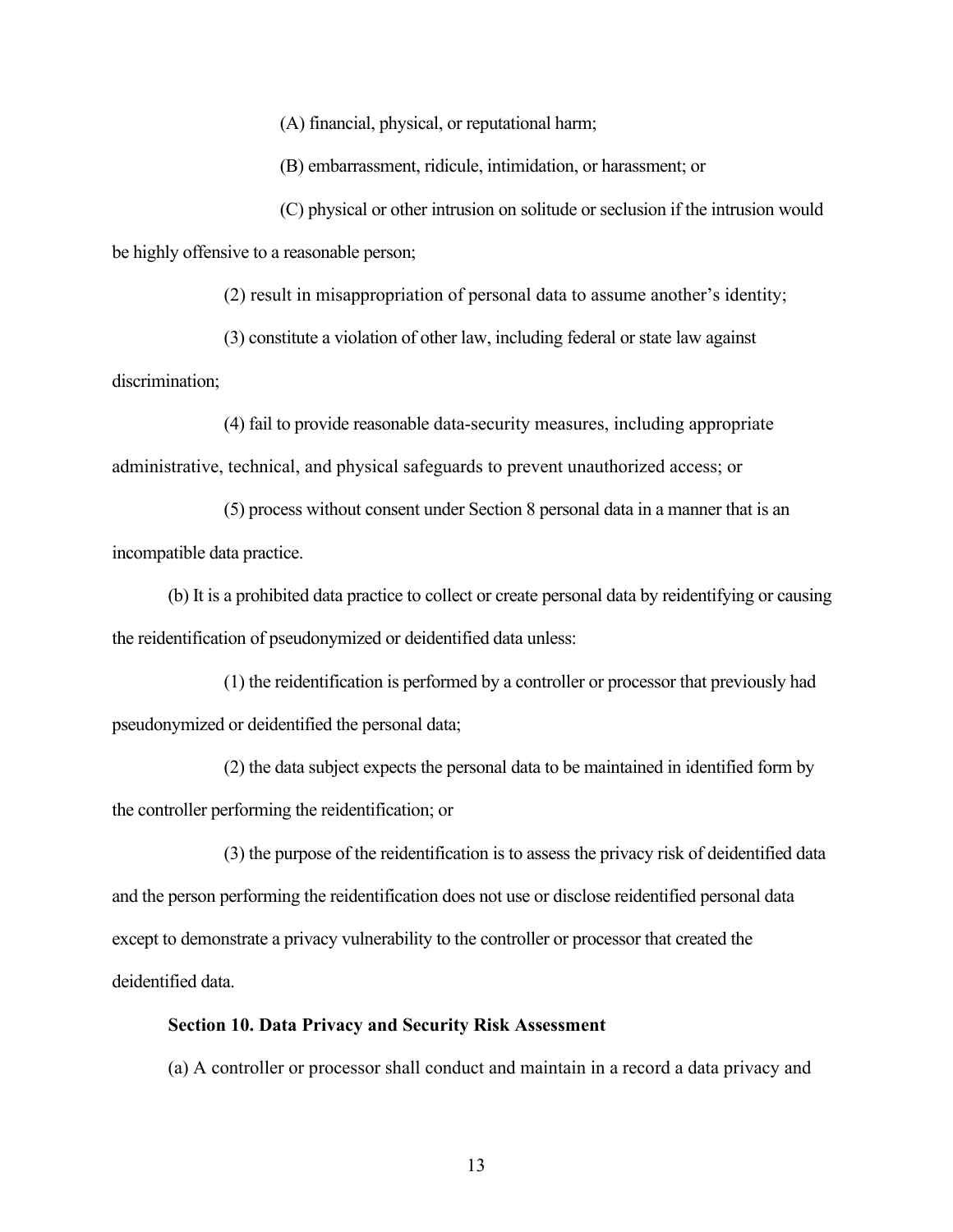security risk assessment. The assessment may take into account the size, scope and type of business of the controller or processor and the resources available to it. The assessment must evaluate:

 data being processed or maintained, the likelihood of the risks, and the impact that the risks (1) privacy and security risks to the confidentiality and integrity of the personal would have on the privacy and security of the personal data;

(2) efforts taken to mitigate the risks; and

(3) the extent to which the data practices comply with this [act].

(b) A controller or processor shall update the data privacy and security risk assessment if there is a change in the risk environment or in a data practice that may materially affect the privacy or security of the personal data.

 to public records laws and discovery rules in a civil action]. The fact that a controller or processor conducted an assessment, the records analyzed in the assessment, and the date of the (c) A data privacy and security risk assessment is confidential and is not subject to [cite assessment are not confidential under this section.

*Legislative Note: The state should include appropriate language in subsection (c) exempting a data privacy assessment from an open records request and discovery in a civil case to the maximum extent possible under state law.* 

#### **Section 11. Compliance with Other Law Protecting Personal Data**

 law in the other jurisdiction is equally or more protective of personal data than this [act]. The (a) A controller or processor complies with this [act] if it complies with a comparable personal-data protection law in another jurisdiction and the [Attorney General] determines the [Attorney General] may set a fee to be charged to a controller or processor that asserts compliance with a comparable law under this subsection. The fee must reflect the cost reasonably expected to be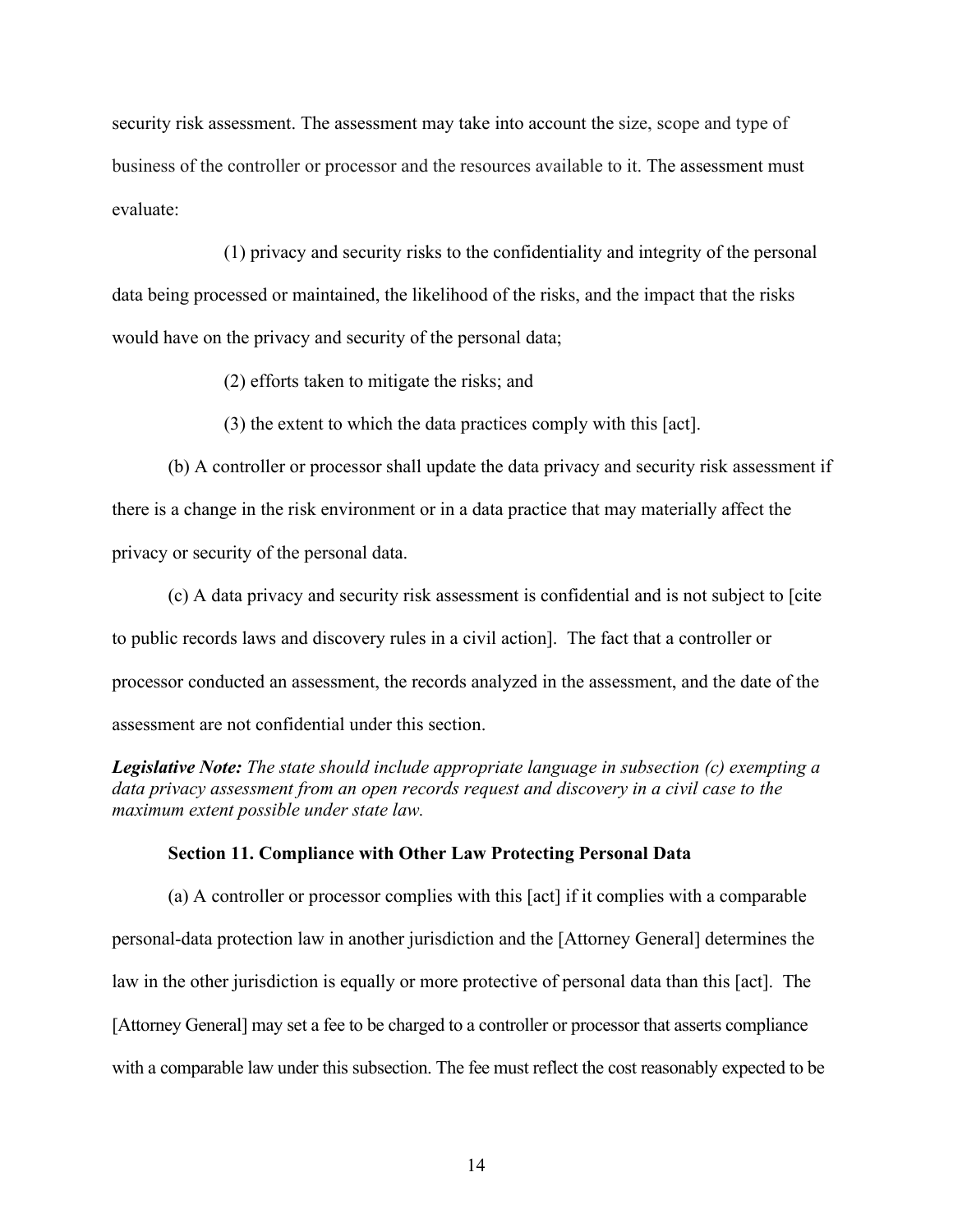incurred by the [Attorney General] to determine whether the comparable law is equally or more protective than this [act].

subject to the following acts or amendments thereto: (b) A controller or processor complies with this [act] with regard to processing that is

 $(1)$  the Health Insurance Portability and Accountability Act, Pub. L. 104-191, if the controller or processor is regulated by that act;

 person procuring or using a consumer report; (2) the Fair Credit Reporting Act, 15 U.S.C. Section 1681 et seq. or otherwise is used to generate a consumer report by a consumer reporting agency as defined in Section 603(f) of the Fair Credit Reporting Act, 15 U.S.C. Section 1681a(f), a furnisher of the information, or a

(3) the Gramm-Leach-Bliley Act of 1999, 15 U.S.C. Section 6801 et. seq.;

(4) the Drivers Privacy Protection Act of 1994, 18 U.S.C. Section 2721 et seq.;

(5) the Family Education Rights and Privacy Act of 1974, 20 U.S.C. Section

#### 1232g; or

(6) the Children's Online Privacy Protection Act of 1998, 15 U.S.C. Section 6501

#### et seq.

*Legislative Note: It is the intent of this act to incorporate future amendments to the cited federal laws. In a state in which the constitution or other law does not permit incorporation of future amendments when a federal statute is incorporated into state law, the phrase "as amended" should be omitted. The phrase also should be omitted in a state in which, in the absence of a legislative declaration, future amendments are incorporated into state law.* 

#### **Section 12. Compliance with Voluntary Consensus Standard**

 complies with a voluntary consensus standard that addresses that requirement and is recognized A controller or processor complies with a requirement of this [act] if it adopts and by the [Attorney General] under Section 15.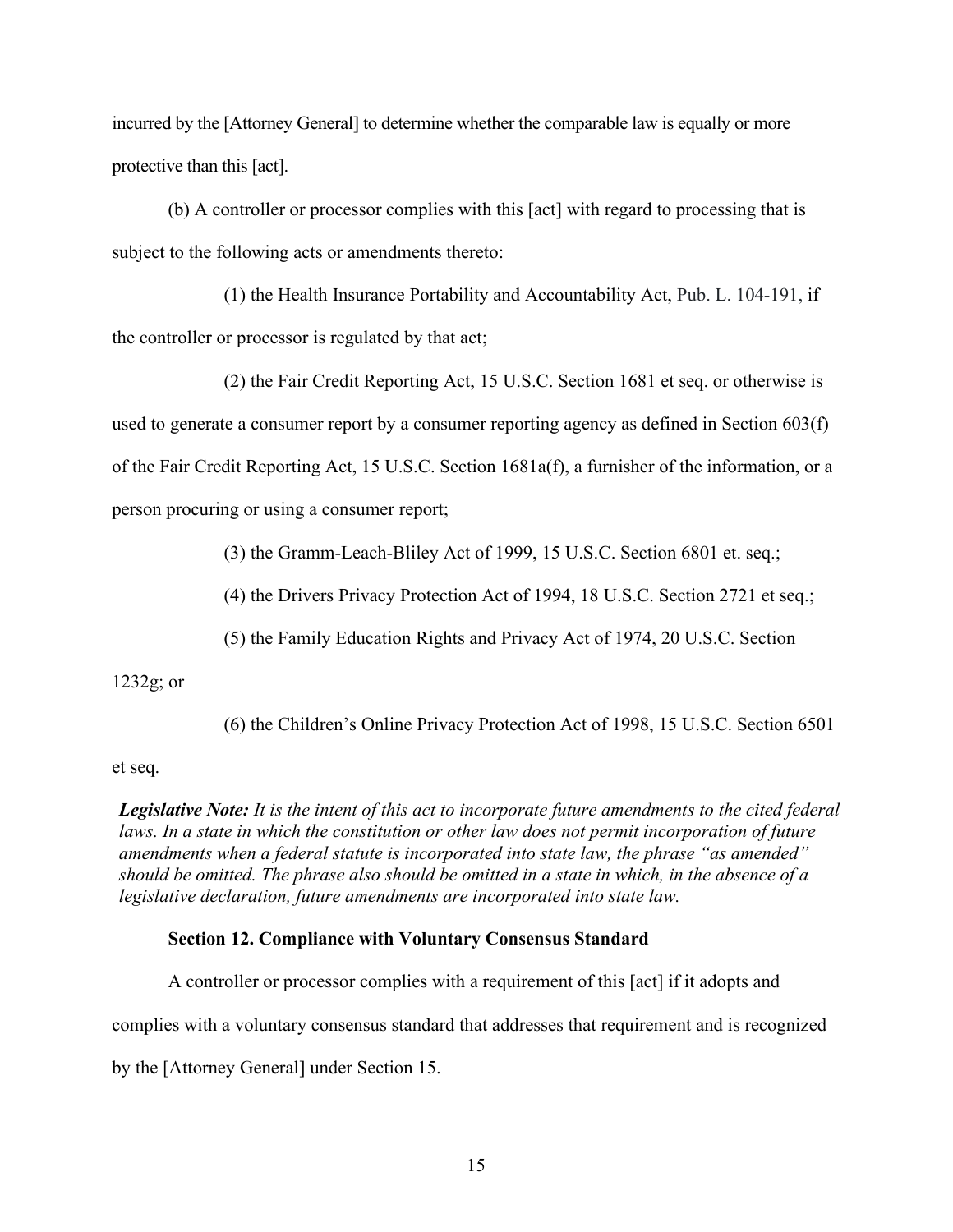#### **Section 13. Content of Voluntary Consensus Standard**

A stakeholder may initiate the development of a voluntary consensus standard for compliance with this [act]. A voluntary consensus standard may address any requirement including:

(1) identification of compatible data practices for an industry;

(2) the procedure and method for securing consent of a data subject for an incompatible data practice;

(3) a common method for responding to a request by a data subject for access to or correction of personal data, including a mechanism for authenticating the identity of the data subject;

(4) a format for a privacy policy to provide consistent and fair communication of the policy to data subjects;

(5) practices that provide reasonable security for personal data maintained by a controller or processor; and

(6) any other policy or practice that relates to compliance with this [act].

#### **Section 14. Procedure for Development of Voluntary Consensus Standard**

 developed through a consensus procedure that: The [Attorney General] may not recognize a voluntary consensus standard unless it is

(1) achieves general agreement, but not necessarily unanimity, and:

(A) includes stakeholders representing a diverse range of industry, consumer, and public interests;

(B) gives fair consideration to each comment by a stakeholder;

(C) responds to each good-faith objection by a stakeholder;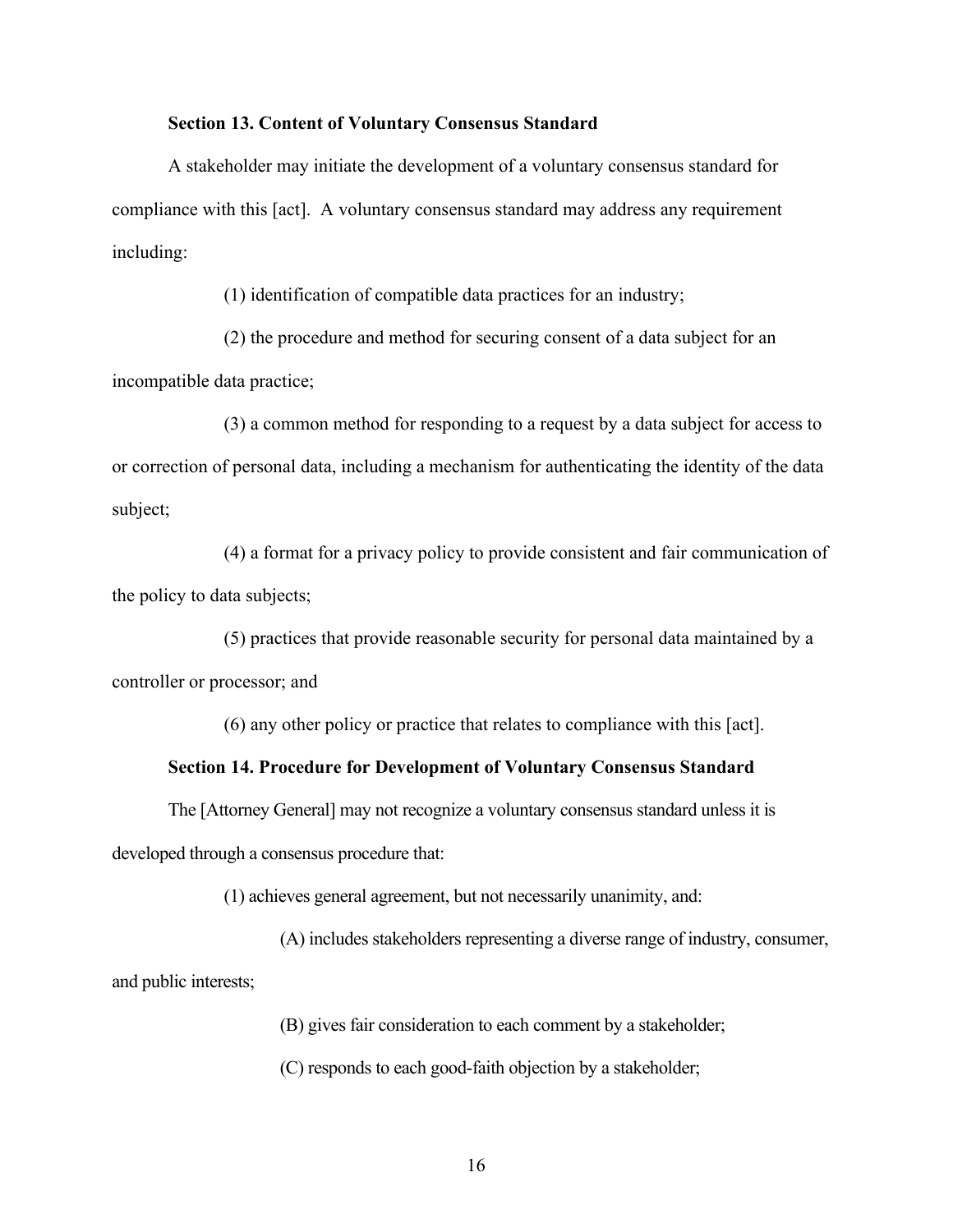(D) attempts to resolve each good-faith objection by a stakeholder;

(E) provides each stakeholder an opportunity to change the stakeholder's vote after reviewing comments; and

(F) informs each stakeholder of the disposition of each objection and the reason for the disposition;

(2) provides stakeholders a reasonable opportunity to contribute their knowledge, talents, and efforts to the development of the standard;

(3) is responsive to the concerns of all stakeholders;

(4) consistently complies with documented and publicly available policies and

procedures that provide adequate notice of meetings and standards development; and

(5) includes a right for a stakeholder to file a statement of dissent.

#### **Section 15. Recognition of Voluntary Consensus Standard**

(a) On filing of a request by any person, the [Attorney General] may recognize a voluntary consensus standard if the [Attorney General] finds the standard:

(1) does not conflict with any requirement of Sections 5 through 10;

(2) is developed through a procedure that substantially complies with Section 14; and

(3) reasonably reconciles a requirement of this [act] with the requirements of other

law.

(b) The [Attorney General] shall adopt rules under [cite to state administrative procedure act]

or otherwise establish a procedure for filing a request under subsection (a). The rules may:

 (1) require that the request be in a record demonstrating that the standard and procedure through which it was adopted comply with this [act];

(2) require the applicant to indicate whether the standard has been recognized as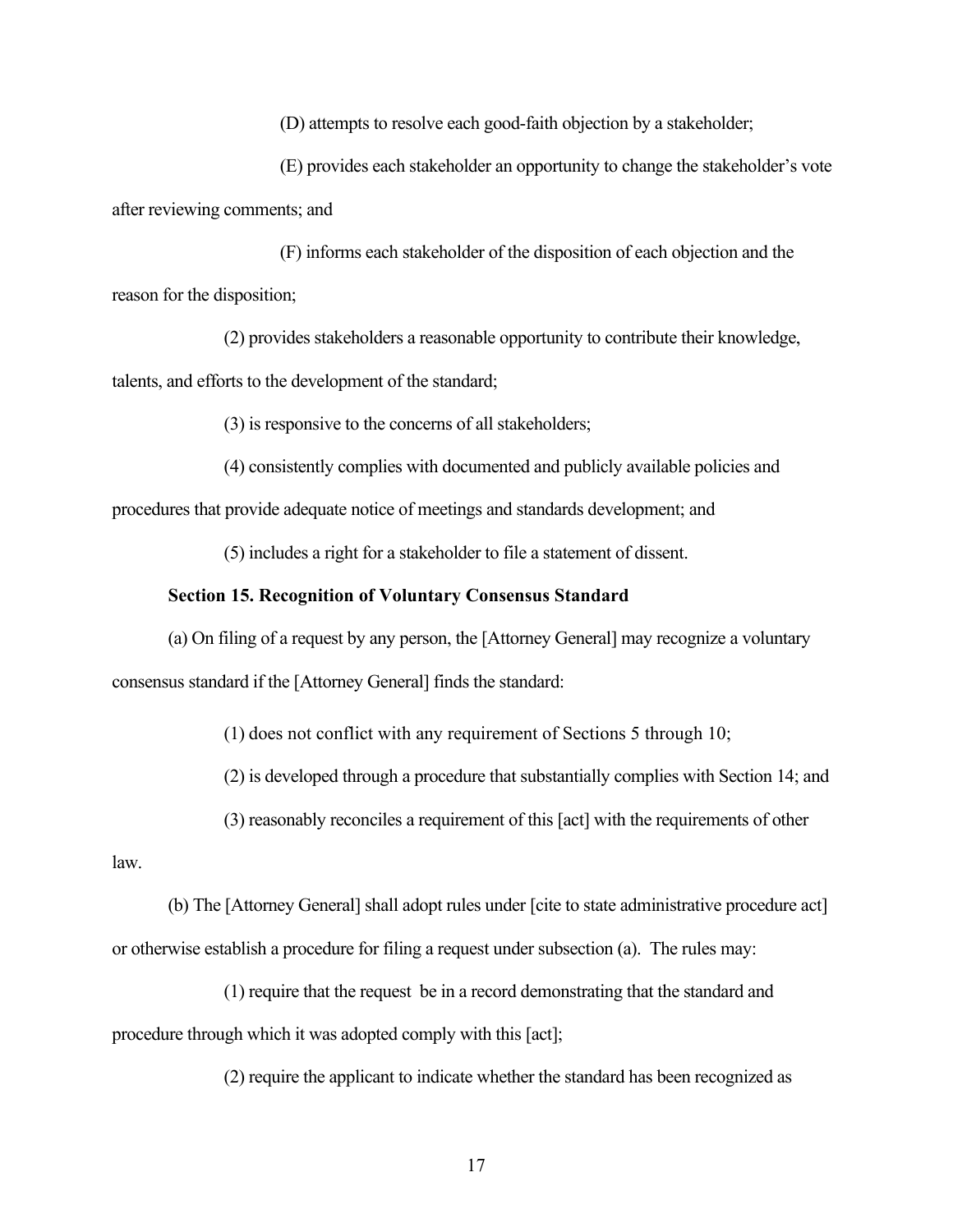appropriate elsewhere and, if so, identify the authority that recognized it; and

(3) set a fee to be charged to the applicant, which must reflect the cost reasonably expected to be incurred by the [Attorney General] in acting on a request.

(c) The [Attorney General] shall determine whether to grant or deny the request and provide the reason for a grant or denial. In making the determination, the [Attorney General] shall consider the need to promote predictability and uniformity among the states and give appropriate deference to a voluntary consensus standard developed consistent with this [act] and recognized by a privacyenforcement agency in another state.

consistent with this [act]. (d) After notice and hearing, the [Attorney General] may withdraw recognition of a voluntary consensus standard if the [Attorney General] finds that the standard or its implementation is not

(e) A voluntary consensus standard recognized by the [Attorney General] is a public record under [cite to state public records law].

#### **Section 16. Applicability of [Consumer Protection Act]**

 (a) The enforcement authority, remedies, and penalties provided by the [cite to state consumer protection act] apply to a violation of this [act].

(b) The [Attorney General] may adopt rules under [cite to state administrative procedure act] to implement this [act].

(c) In adopting rules under this section, the [Attorney General] shall consider the need to promote predictability for data subjects, controllers, and processors, and uniformity among the states consistent with this [act]. The [Attorney General] may:

(1) consult with Attorneys General or other personal-data-privacy-enforcement agencies in other jurisdictions that have an act substantially similar to this [act];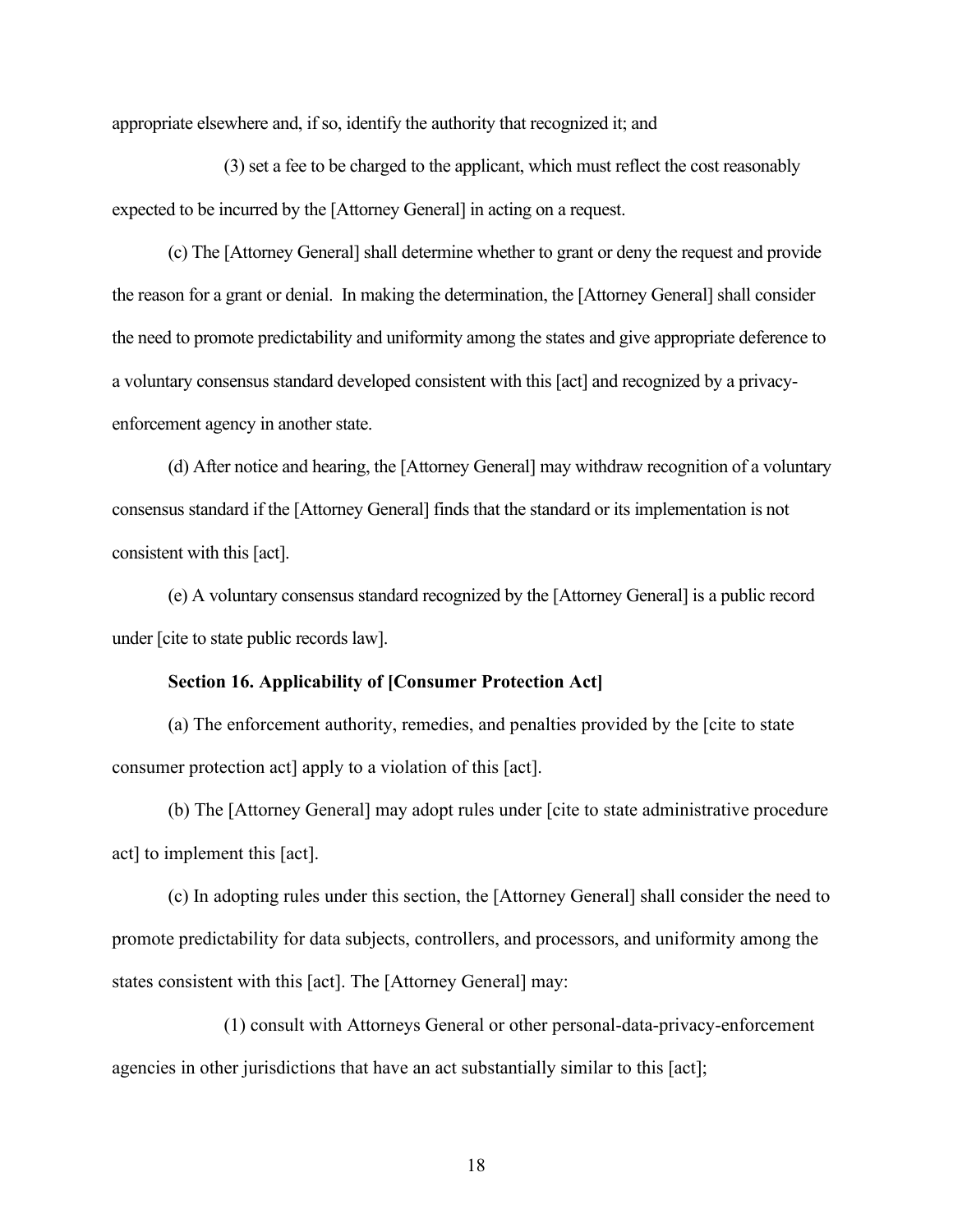the National Association of Attorneys General or any successor organization; (2) consider suggested or model rules or enforcement guidelines promulgated by

 $(3)$  consider the rules and practices of Attorneys General or other personal-dataprivacy-enforcement agencies in other jurisdictions; and

(4) consider voluntary consensus standards developed consistent with this [act],

that have been recognized by other Attorneys General or other personal-data-privacy-

enforcement agencies.

[(d) In an action or proceeding to enforce this [act] by the [Attorney General] in which

the [Attorney General] prevails, the [Attorney General] may recover reasonable expenses and

costs incurred in investigation and prosecution of the case.]

costs incurred in investigation and prosecution of the case.] [(e) Nothwithstanding subsection (a), a private cause of action is not authorized for a

violation of this Act or under the consumer protection statute for violations of this act.]

*Legislative Note: Include subsection (d) only if the state's applicable consumer protection act does not provide for the recovery of costs and attorney's fees. Bracketed subsection (e) is only relevant for states that have a Consumer Protection Act that authorizes a private cause of action and it is determined that such a cause of action should not be authorized* 

### **Section 17. Limits of Act**

This [act] does not create or affect a cause of action under other law of this state.

# **Section 18. Uniformity of Application and Construction**

In applying and construing this uniform act, a court shall consider the promotion of

uniformity of the law among jurisdictions that enact it.

# **Section 19. Electronic Records and Signatures in Global and National Commerce**

**Act** 

This [act] modifies, limits, or supersedes the Electronic Signatures in Global and National